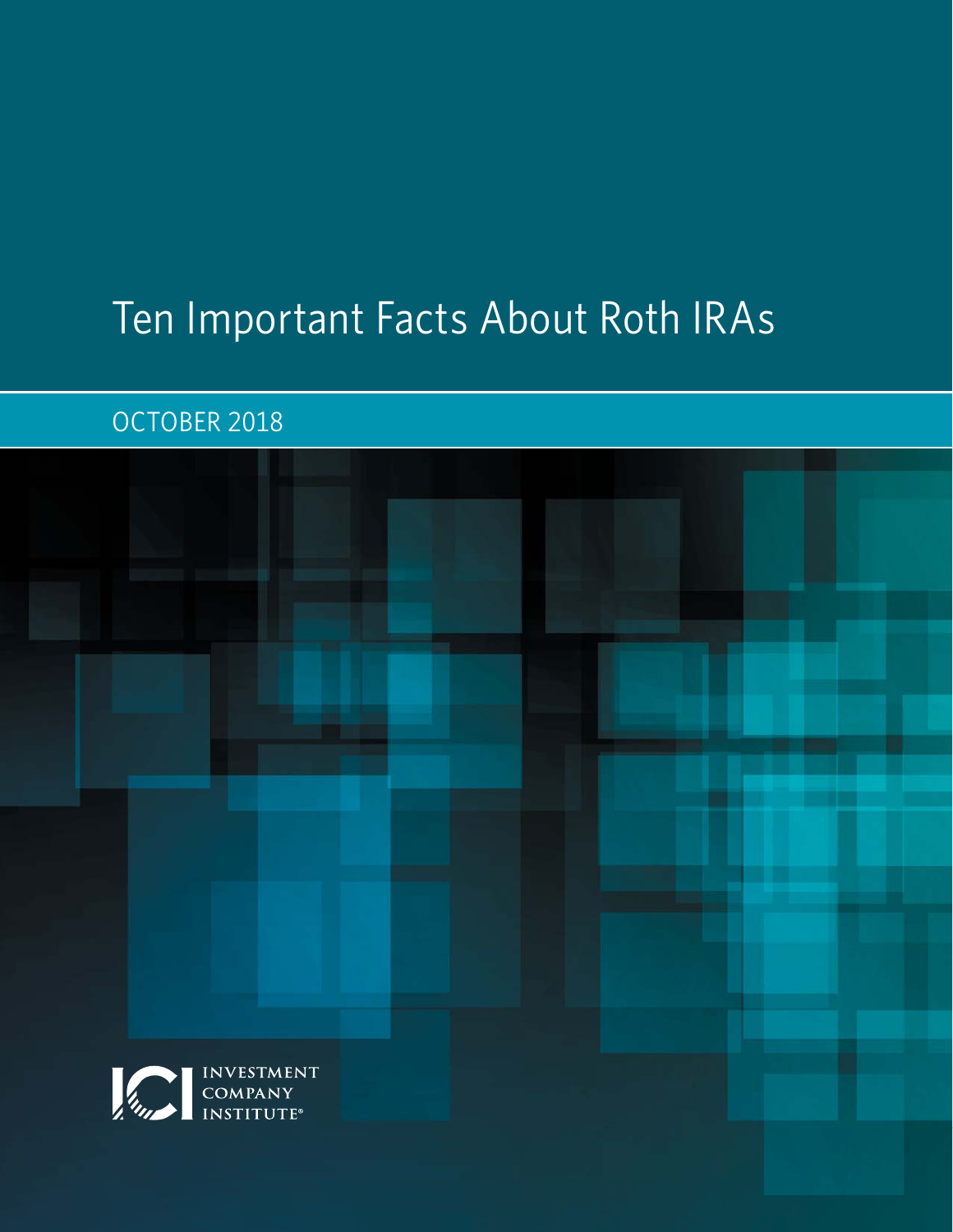The Investment Company Institute (ICI) is the leading association representing regulated funds globally, including mutual funds, exchange-traded funds (ETFs), closed-end funds, and unit investment trusts (UITs) in the United States, and similar funds offered to investors in jurisdictions worldwide. ICI seeks to encourage adherence to high ethical standards, promote public understanding, and otherwise advance the interests of funds, their shareholders, directors, and advisers.

Suggested citation: Investment Company Institute. 2018. *Ten Important Facts About Roth IRAs*. Available at www.ici.org/ pdf/ten\_facts\_roth\_iras.pdf.

Copyright © 2018 by the Investment Company Institute. All rights reserved.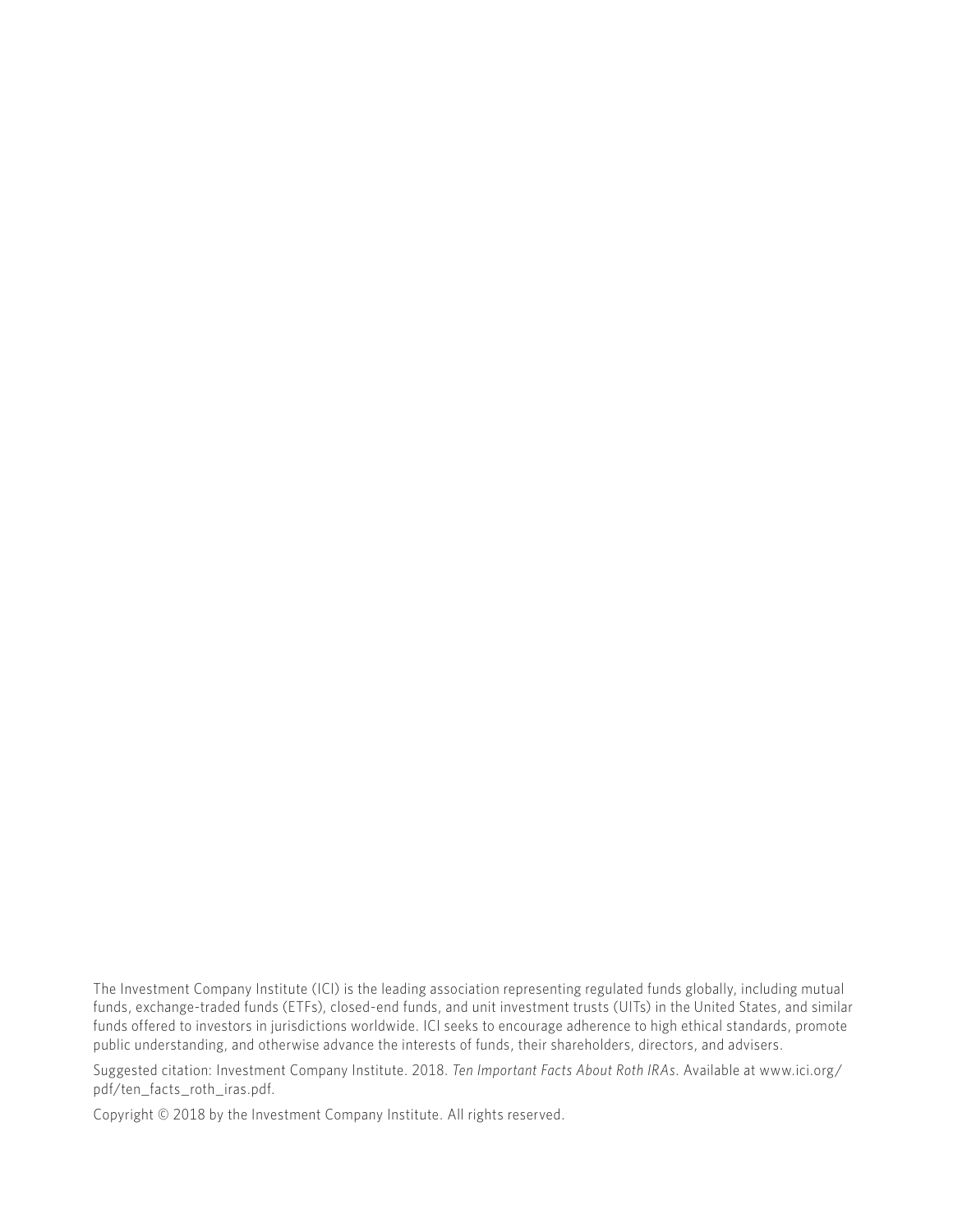# **Ten Important Facts About Roth IRAs**

| 8. Roth IRA-owning households' retirement planning strategies have many components               |
|--------------------------------------------------------------------------------------------------|
| 9. Most Roth IRA owners consult a financial professional when creating a retirement strategy  10 |
|                                                                                                  |

#### *Individual Retirement Accounts (IRAs)*

Individual retirement accounts (IRAs), created by the Employee Retirement Income Security Act of 1974 (ERISA), have helped millions of US households save for retirement. Congress originally designed traditional IRAs to give individuals not covered by retirement plans at work a tax-advantaged savings plan, and to complement the employer-sponsored retirement system by preserving rollover assets at job change or retirement. Since then, policymakers have changed rules surrounding IRAs and introduced new types of IRAs, such as the Roth IRA, which was created by the Taxpayer Relief Act of 1997.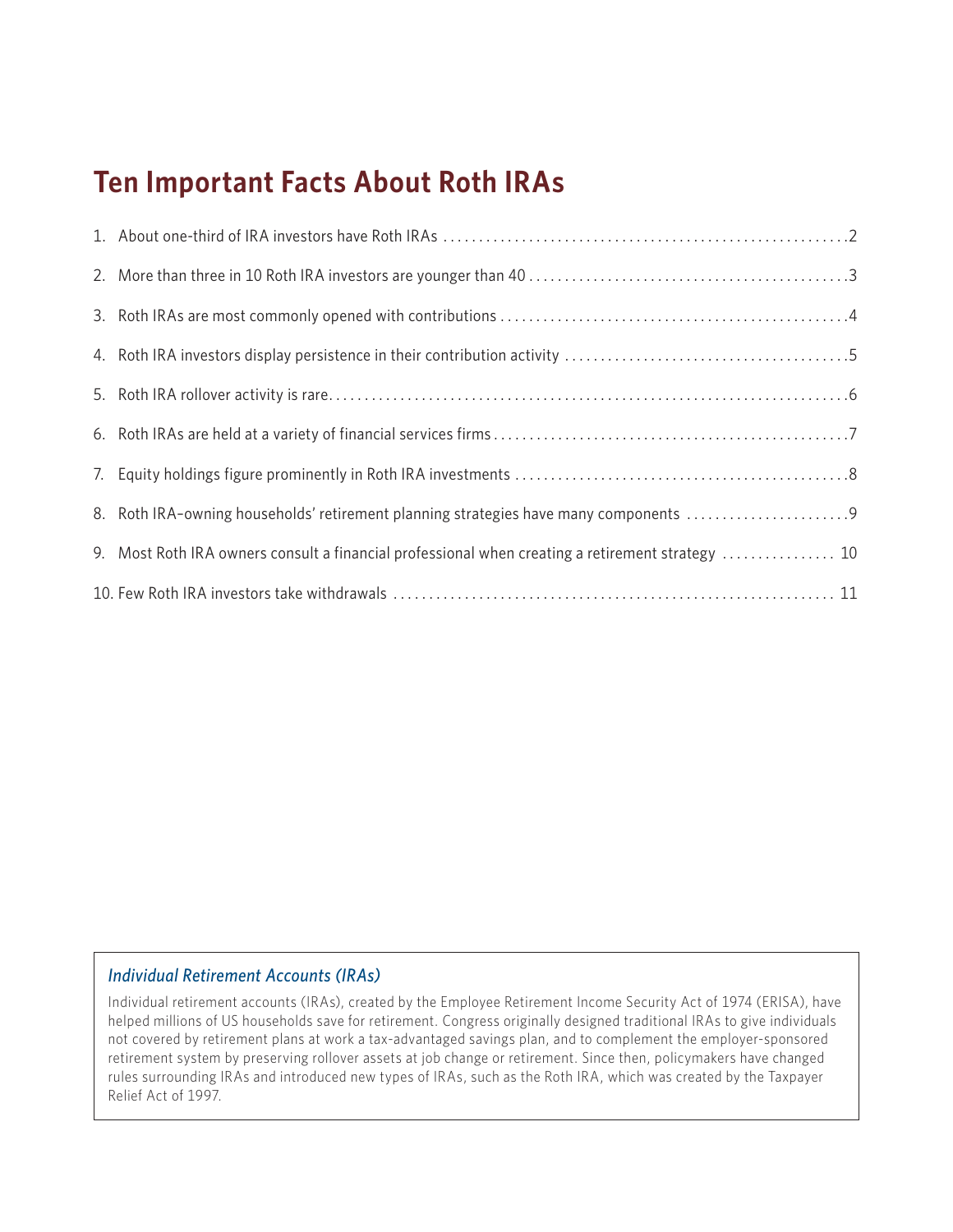### **About one-third of IRA investors have Roth IRAs.**

Americans held \$9.2 trillion in individual retirement accounts (IRAs) at year-end 2017, with Roth IRAs accounting for \$810 billion of that total. Fortyseven percent of IRA assets, or \$4.3 trillion, were invested in mutual funds. The most common type of IRA is the traditional IRA, which was created by the Employee Retirement Income Security Act of 1974 (ERISA). The second most common type is the Roth IRA, created by the Taxpayer Relief Act of 1997. Thirtyfive percent of Roth IRA–owning households in 2017 indicated their Roth IRA was the first type of IRA they opened. Households often invest in both traditional and Roth IRAs—71 percent of Roth IRA–owning households in 2017 also owned traditional IRAs. Sixty-nine percent of IRA investors in 2016 owned traditional IRAs and 34 percent owned Roth IRAs. About 13 percent of IRA investors had employer-sponsored IRAs.

#### FIGURE 1

#### **About One-Third of IRA Investors Have Roth IRAs**

*Distribution of IRA investors and assets, percentage of total, year-end 2015 and year-end 2016* 



1 In the IRS universe*,* data are for IRA investors of all ages.

2 These percentages add to more than 100 percent because investors may own more than one type of IRA.

<sup>3</sup> These percentages do not add to 100 percent because of rounding.

 Note: The 2015 IRS universe includes 58.4 million IRA investors with \$7,477 billion in assets at year-end 2015. The 2015 IRA Investor Database includes 16.9 million IRA investors with \$1,591 billion in assets at year-end 2015. The 2016 IRA Investor Database includes 17.6 million IRA investors with \$1,754 billion in assets at year-end 2016.

Sources: The IRA Investor Database<sup>TM</sup> and Internal Revenue Service Statistics of Income Division; see Figure A.2 in "The IRA Investor Profile: Roth IRA Investors' Activity, 2007–2016," *ICI Research Report* (September 2018)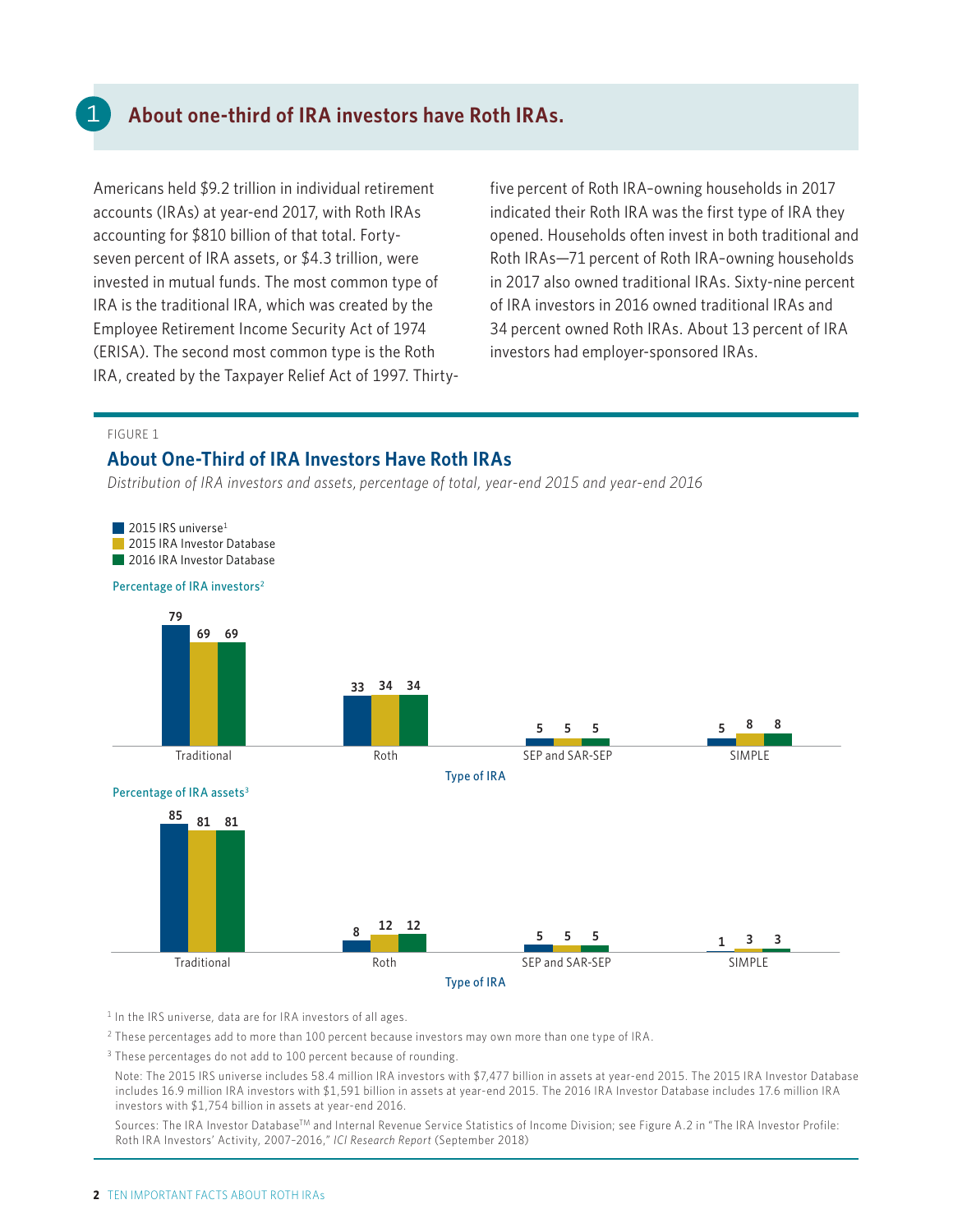### **More than three in 10 Roth IRA investors are younger than 40.**

People of all ages own IRAs, but Roth IRA investors tend to be younger than traditional IRA investors. At year-end 2016, 31 percent of Roth IRA investors were younger than 40, compared with only 16 percent of traditional IRA investors. Twenty-six percent of Roth IRA investors were 60 or older, compared with

41 percent of traditional IRA investors. This age pattern reflects the different key role of Roth IRAs, which tend to be opened by contributions, versus traditional IRAs, which tend to be opened with rollovers—an activity that tends to occur later in one's career or at retirement.

#### FIGURE 2

#### **More Than Three in 10 Roth IRA Investors Are Younger Than 40**

*Percentage of total, year-end 2016* 



Note: The sample is 5.9 million Roth IRA investors (aged 18 or older) holding \$212.7 billion in Roth IRA assets at year-end 2016 and 12.0 million traditional IRA investors (aged 18 or older) holding \$1,403 billion in traditional IRA assets at year-end 2016. Components may not add to 100 percent because of rounding.

Source: The IRA Investor DatabaseTM; see Figure A.3 in "The IRA Investor Profile: Roth IRA Investors' Activity, 2007–2016," *ICI Research Report* (September 2018)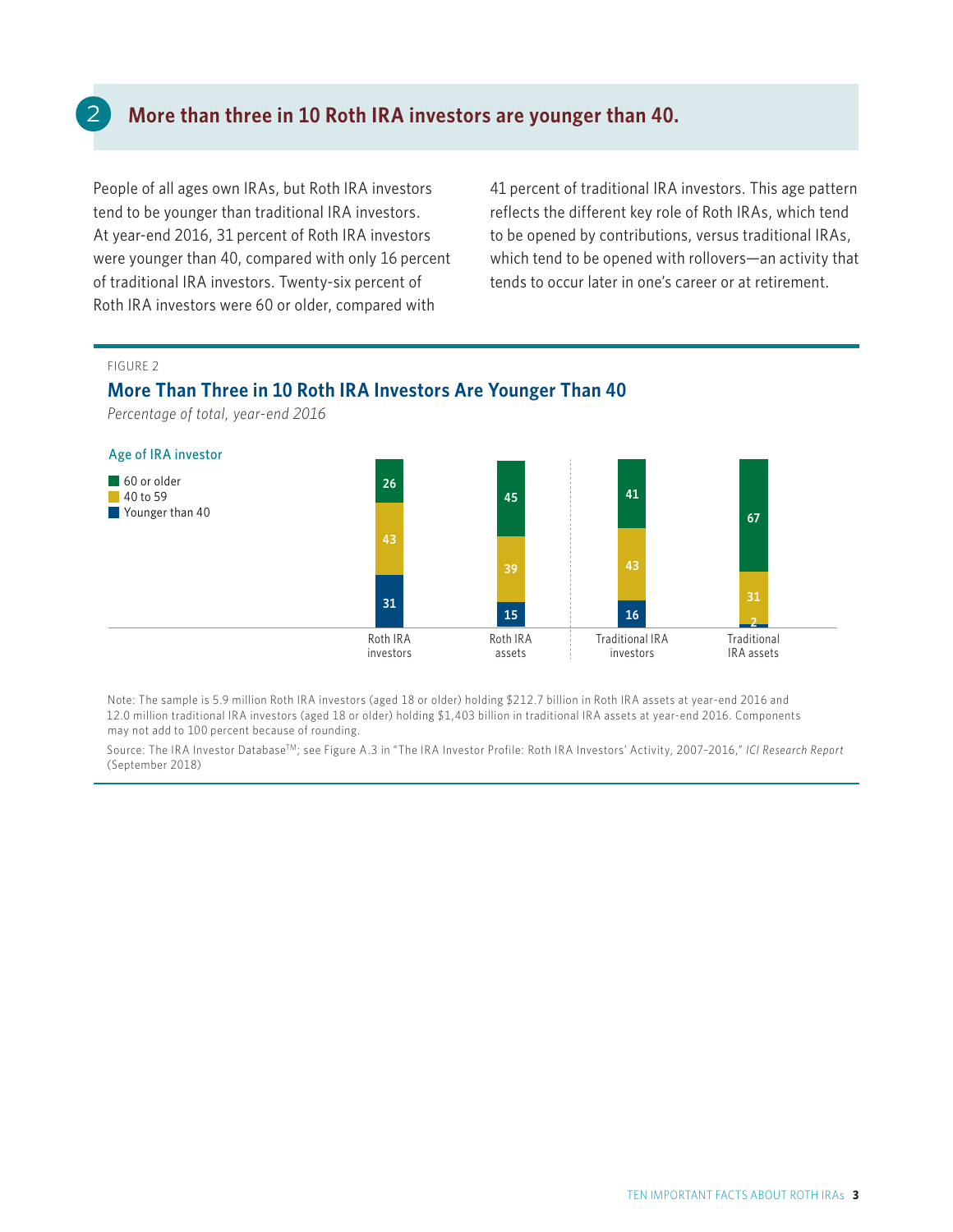### **Roth IRAs are most commonly opened with contributions.**

Roth IRAs can be opened with contributions (subject to income limits), conversions (subject to income limits before 2010), or rollovers (allowed directly from non-Roth employer-sponsored retirement plan accounts since 2008, although subject to income limits before 2010; and allowed directly from designated Roth accounts in employer-sponsored retirement plans since 2006, the first year they were available). In a typical year, the most common path to Roth IRA ownership is through contributions. In tax year 2016, 70 percent of new Roth IRAs were opened only with contributions. In contrast, 9 percent were opened only with conversions, and 17 percent were opened only with rollovers.

#### FIGURE 3

3

#### **Roth IRAs Are Most Commonly Opened with Contributions**

*Percentage of new Roth IRAs opened in 2016* 



Note: New Roth IRAs are accounts that did not exist in The IRA Investor Database in 2015 and were opened in 2016 by one of the paths indicated. The calculation excludes Roth IRAs that changed financial services firms. The sample is 0.4 million new Roth IRA investors aged 18 or older at year-end 2016. Components do not add to 100 percent because of rounding.

Source: The IRA Investor DatabaseTM; see Figure E.2 in "The IRA Investor Profile: Roth IRA Investors' Activity, 2007–2016," *ICI Research Report*  (September 2018)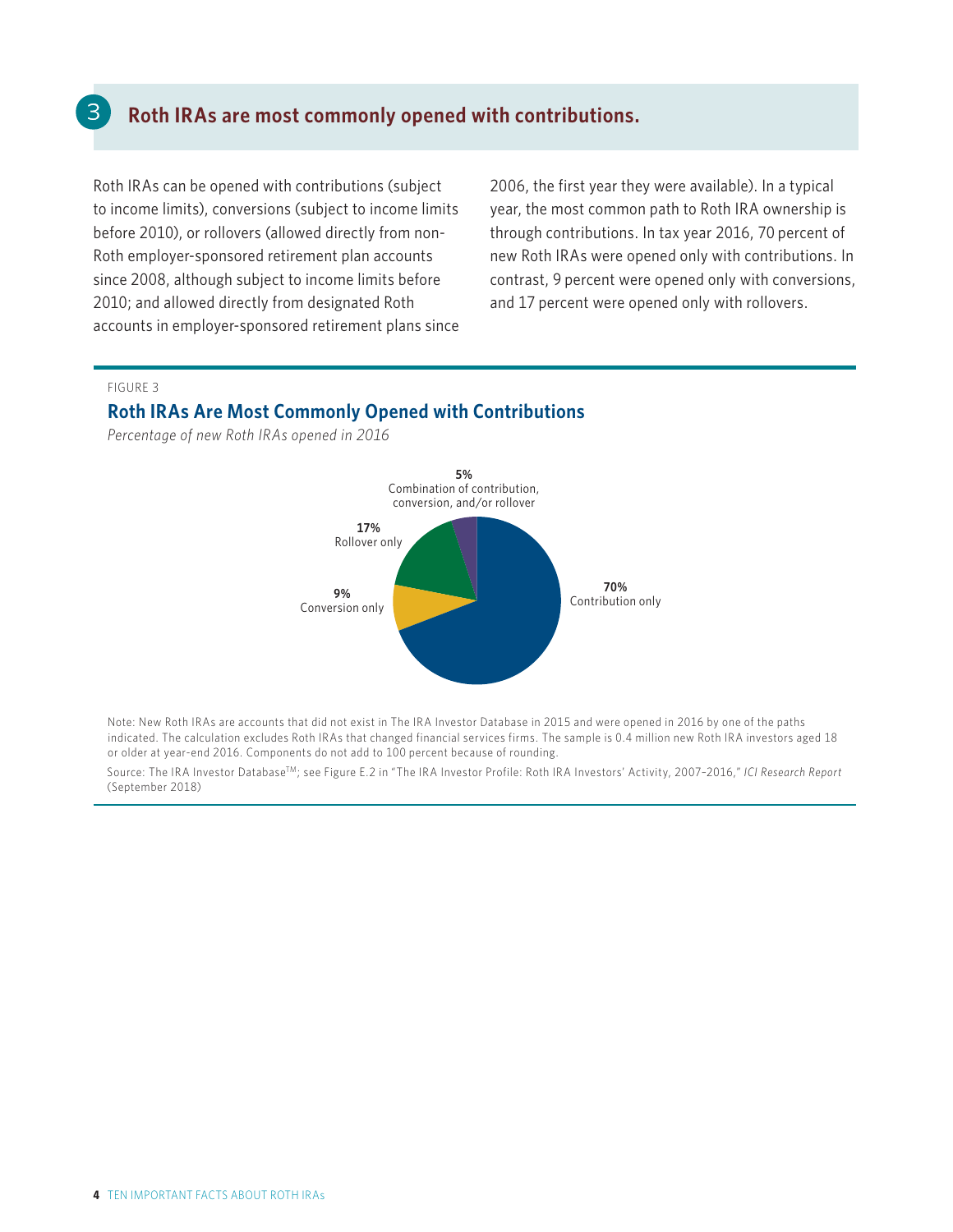### **Roth IRA investors display persistence in their contribution activity.**

The contribution activity of Roth IRA investors with accounts at year-end 2015 and year-end 2016 sheds light on the persistence of contributions. In tax year 2015, 32 percent of these Roth IRA investors made contributions to their Roth IRAs, and 39 percent of those contributing did so at the limit. In addition,

individuals using Roth IRAs as a contributory savings vehicle tend to contribute from year to year. For example, 67 percent of Roth IRA investors contributing at the limit in tax year 2015 contributed at the limit in tax year 2016 as well.

#### FIGURE 4

### **Most Roth IRA Investors at the Limit in Tax Year 2015 Continued to Contribute at the Limit in Tax Year 2016**



1 Among the 68.2 percent of Roth IRA investors who did not contribute in tax year 2015, 2.4 percent contributed at the limit in tax year 2016 and 2.7 percent contributed less than the limit in tax year 2016.

2 The contribution limit in tax years 2015 and 2016 was \$5,500 for Roth IRA investors younger than 50 and \$6,500 for Roth IRA investors aged 50 or older. Income limits may phase these amounts down for some taxpayers. Investors were considered at the limit if they contributed their full age-allowed amount.

Note: The sample is 5.4 million Roth IRA investors aged 19 or older in 2016 with Roth IRA balances in both 2015 and 2016.

 Source: The IRA Investor Database™; see Figure 2.8 in "The IRA Investor Profile: Roth IRA Investors' Activity, 2007–2016," *ICI Research Report* (September 2018)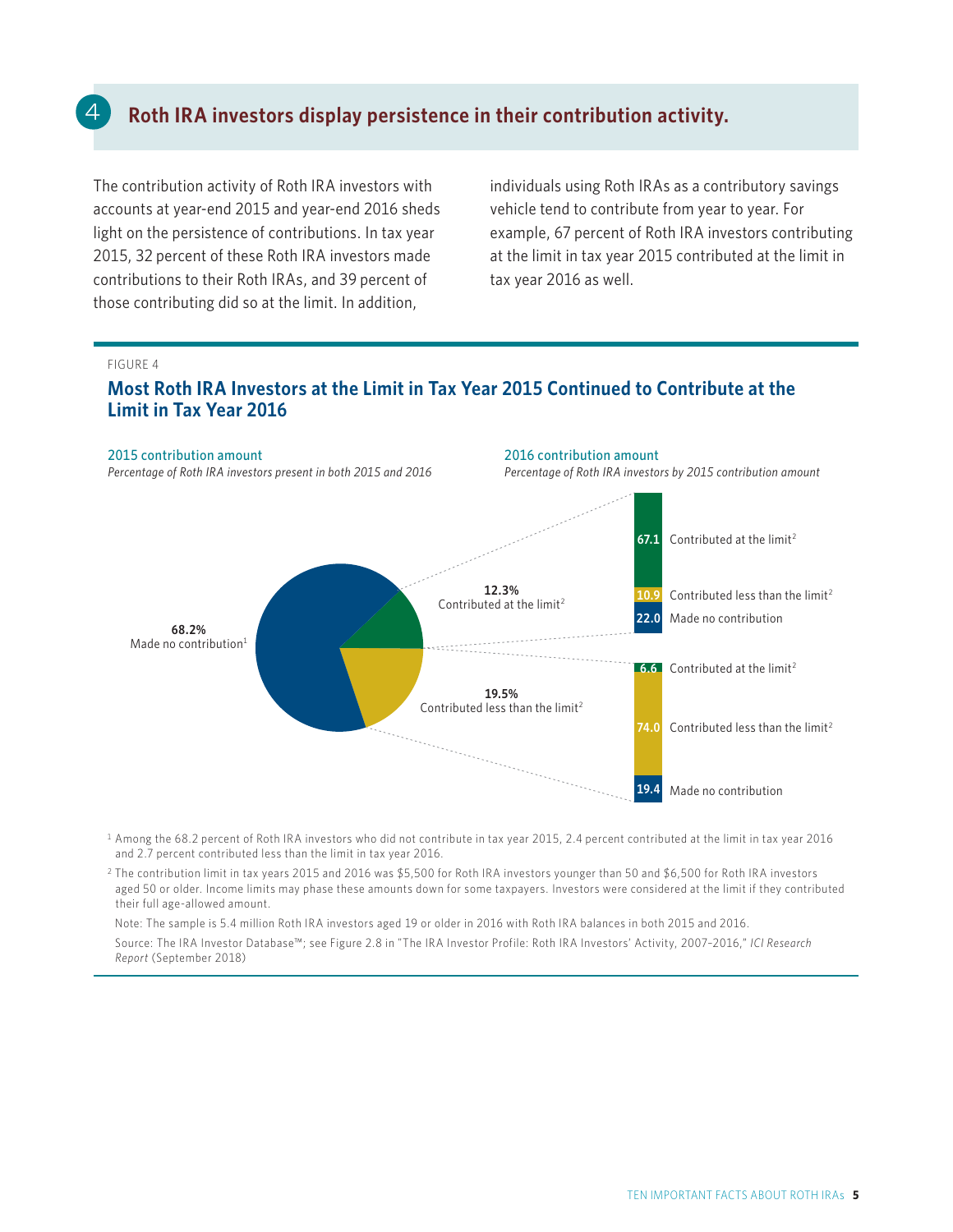### **Roth IRA rollover activity is rare.**

In contrast to traditional IRAs, which often are opened with rollovers, rollovers into Roth IRAs are relatively rare. Roth IRAs have always been permitted to accept rollovers from other Roth IRAs, and since 2006 they have been able to accept rollovers directly from designated Roth accounts in employer-sponsored retirement plans (which could be established starting in 2006). Direct rollovers of non-Roth qualified retirement plan accumulations into Roth IRAs have been permitted since 2008. In the database, rollovers between IRAs

generally are not reported as rollovers; rather, the database tends to capture rollovers from employersponsored retirement plans. In any given year, less than 3 percent of Roth IRA investors had rollovers into their Roth IRAs. This low number could be explained by the fact that rollovers tend not to be repeated from year to year—but even when rollover activity is aggregated from 2007 to 2016, only 8.6 percent of Roth IRA investors at year-end 2016 had made rollovers into their Roth IRAs.

#### FIGURE 5

#### **Very Few Roth IRA Investors Have Rollovers**

*Percentage of Roth IRA investors aged 18 or older with rollovers,1 2007–2016* 



 $1$  This group is Roth IRA investors aged 18 or older who had rollovers into their Roth IRAs in the year or years indicated.

2 In the IRS universe, data are for Roth IRA investors of all ages.

 Note: Rollovers made prior to 2007, as well as rollovers made prior to a change in financial services providers, cannot be identified in the database.

N/A = not available

Sources: The IRA Investor Database<sup>TM</sup> and Internal Revenue Service Statistics of Income Division; see Figure 3.4 in "The IRA Investor Profile: Roth IRA Investors' Activity, 2007–2016," *ICI Research Report* (September 2018)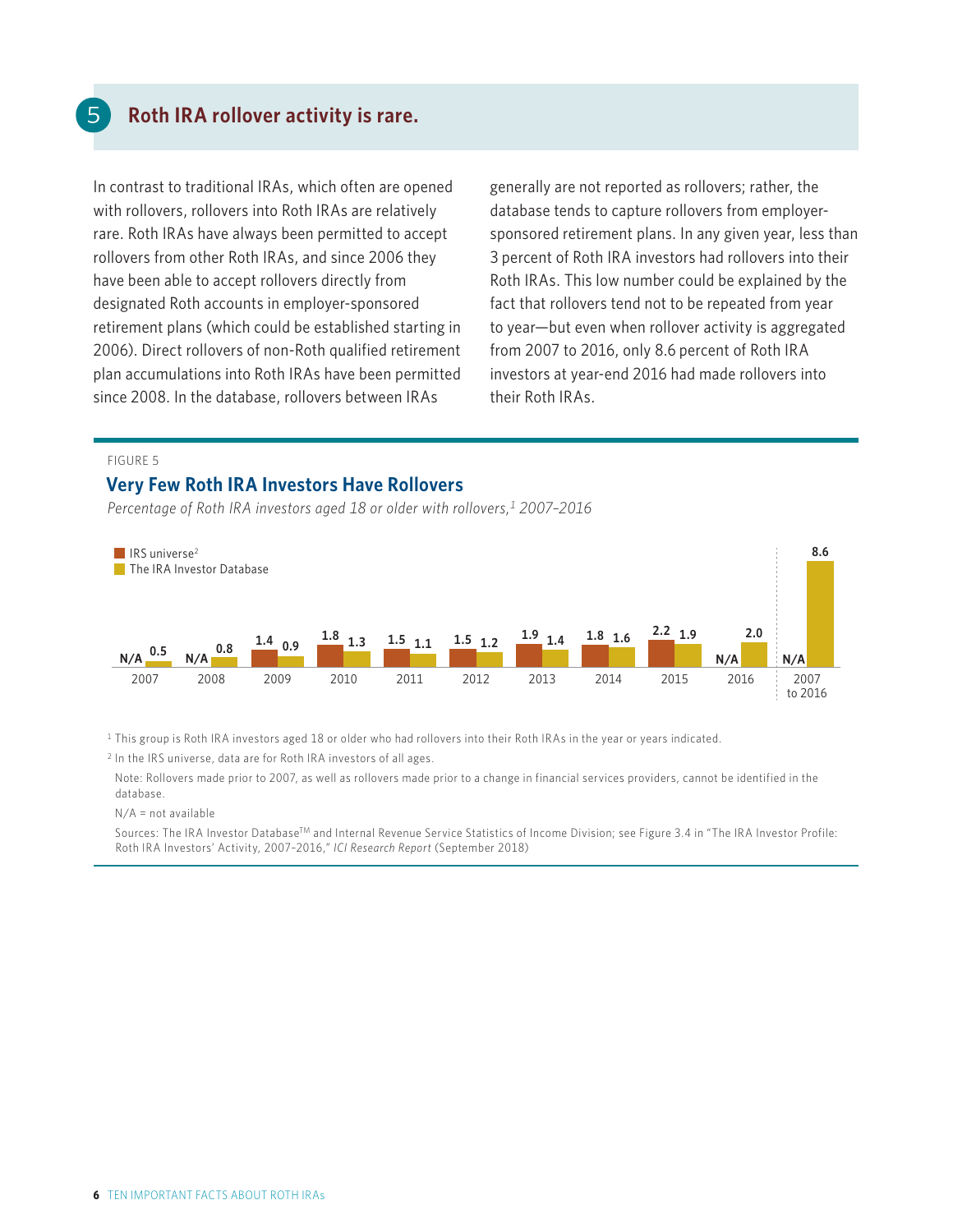### **Roth IRAs are held at a variety of financial services firms.**

In 2017, 72 percent of Roth IRA–owning households held their Roth IRAs through investment professionals and 30 percent had opened their Roth IRAs directly at a mutual fund company or discount brokerage. The investment professionals most commonly used by Roth IRA–owning households were full-service brokerage

firms (29 percent) and independent financial planning firms (23 percent). The most commonly used direct source was mutual fund companies, with 18 percent of Roth IRA–owning households indicating they held Roth IRAs directly at mutual fund companies.

#### FIGURE 6

6

#### **Roth IRAs Are Held at a Variety of Financial Services Firms**

*Percentage of households owning Roth IRAs, 2017* 



Note: Multiple responses are included.

Source: Investment Company Institute IRA Owners Survey; see Figure A15 in "Appendix: Additional Data on IRA Ownership in 2017," *ICI Research Perspective* (December 2017)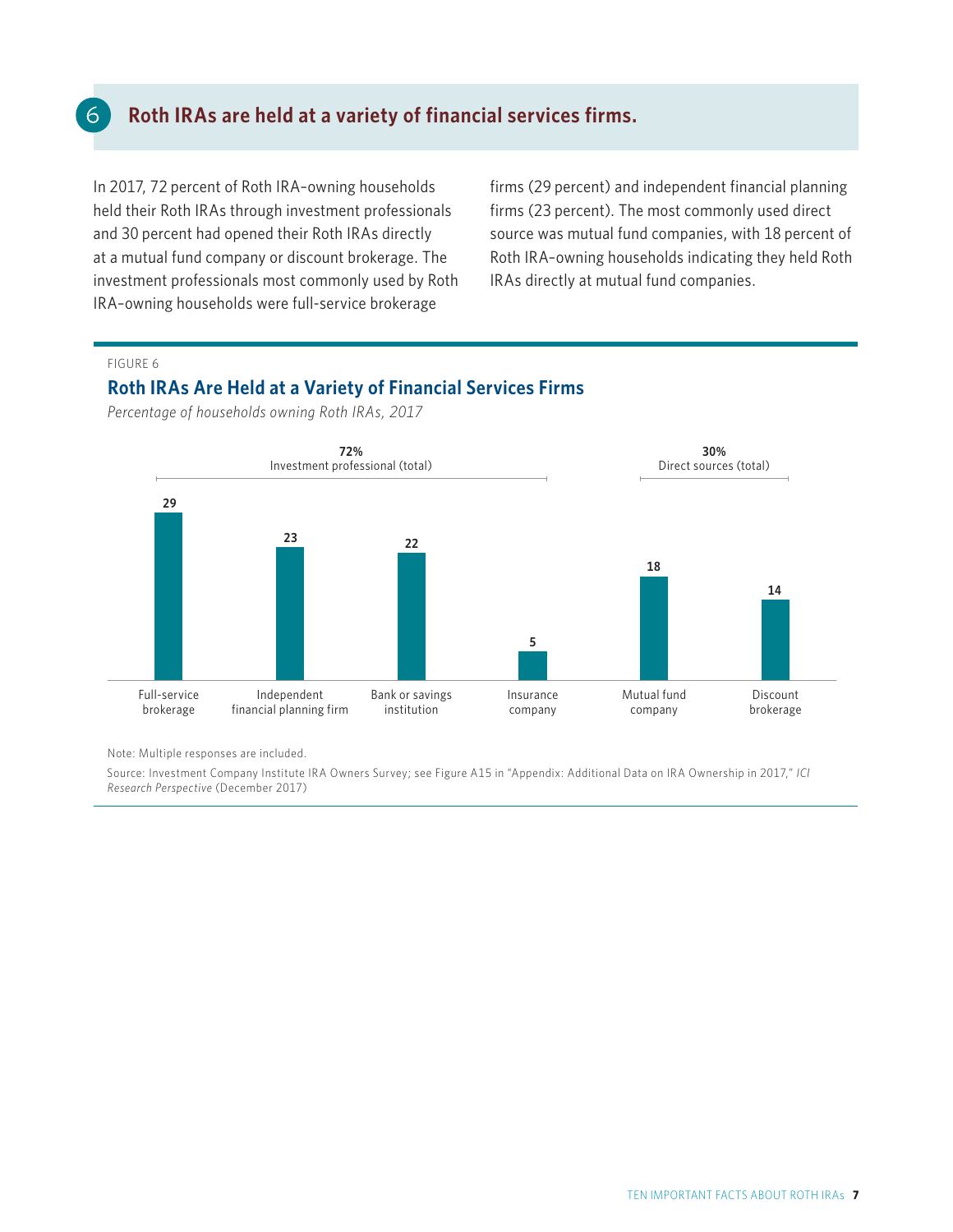### **Equity holdings figure prominently in Roth IRA investments.**

Equities and equity funds were the largest components of Roth IRA investors' accounts, on average, representing 65 percent of Roth IRA assets at year-end 2016. Investors also may hold equities through target date funds and non–target date balanced funds. At yearend 2016, 78 percent of Roth IRA assets were invested

in equity holdings (equities, equity funds, and the equity portion of target date funds and non–target date balanced funds). Asset allocation in Roth IRAs varies with investor age, with older investors tending to have lower concentrations of equity holdings.

#### FIGURE 7

#### **Equity Holdings Figure Prominently in Roth IRA Investments**

*Percentage of Roth IRA balances, year-end 2016*



1 Equity funds include equity mutual funds, equity closed-end funds, and equity exchange-traded funds (ETFs).

- 2 Balanced funds invest in a mix of equities and fixed-income securities.
- 3 Bond funds include bond mutual funds, bond closed-end funds, and bond ETFs.

4 Other investments include certificates of deposit and unidentifiable assets.

Note: The sample is 5.9 million Roth IRA investors aged 18 or older at year-end 2016. Percentages are dollar-weighted averages.

 Source: The IRA Investor Database™; see Figure 6.1 in "The IRA Investor Profile: Roth IRA Investors' Activity, 2007–2016," *ICI Research Report* (September 2018)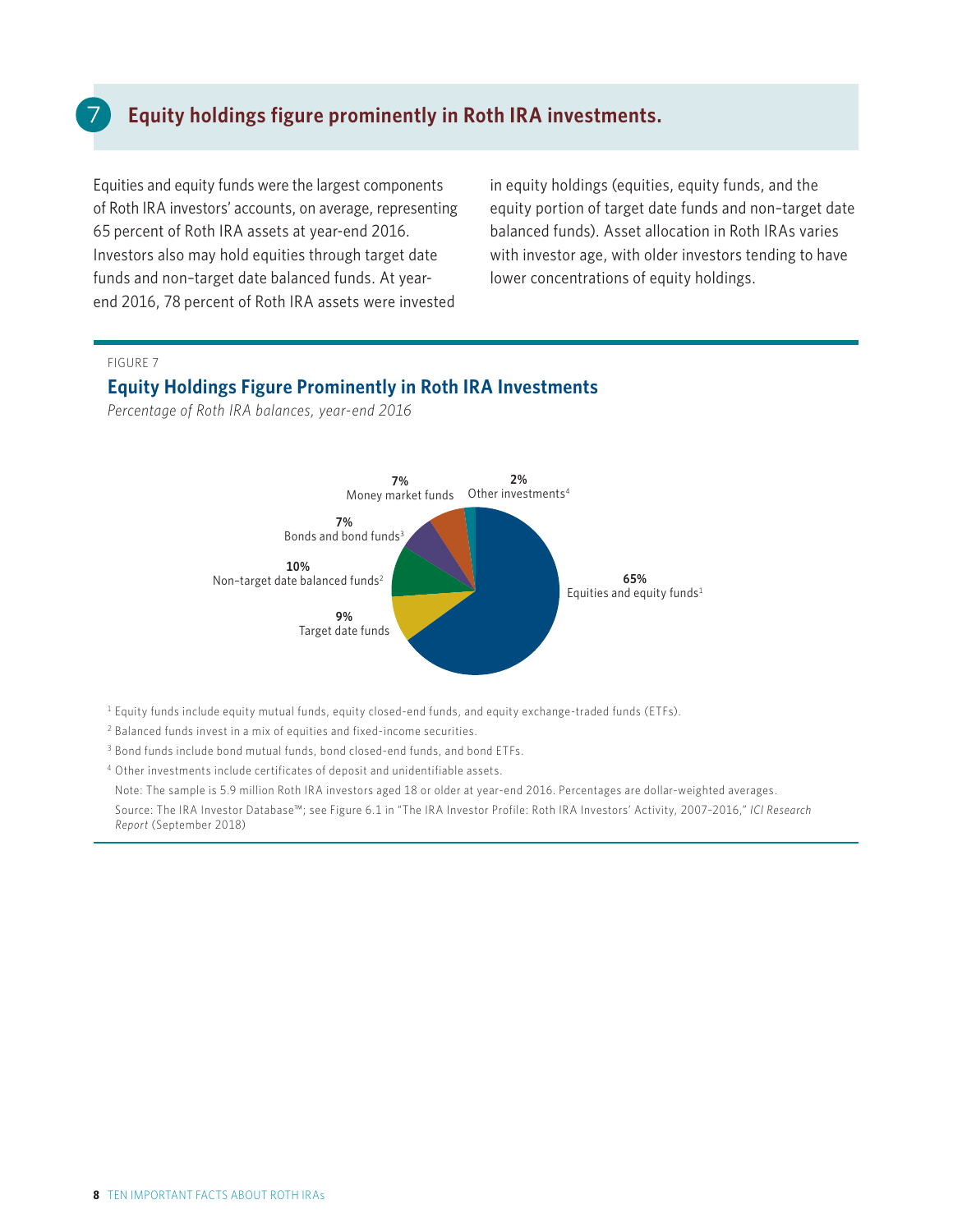### **Roth IRA–owning households' retirement planning strategies have many components.**

Sixty-eight percent of Roth IRA–owning households in 2017 indicated they have a strategy for managing income and assets in retirement. These households often reported that their strategy had multiple components. Sixty-one percent of these households set aside emergency funds as part of their strategy and 75 percent reviewed their asset allocation. Sixtyseven percent of these households developed a retirement income plan and 55 percent reviewed their insurance policies. Sixty-seven percent determined their retirement expenses. Half determined when to take Social Security benefits, with households aged 60 or older more likely to have done so compared with households younger than 60. Seventy-four percent of Roth IRA–owning households with a strategy took three or more steps in developing their strategy.

#### FIGURE 8

 $\mathcal{B}$ 

#### **Components of Strategy for Managing Income and Assets in Retirement**

*Percentage of Roth IRA–owning households that indicated they have a strategy for managing income and assets in retirement, 2017* 

|                                                 |     | Age of head of household* |          |                |
|-------------------------------------------------|-----|---------------------------|----------|----------------|
|                                                 | All | Younger than<br>40        | 40 to 59 | 60 or<br>older |
| Set aside emergency funds                       | 61  | 70                        | 62       | 54             |
| Develop a retirement income plan                | 67  | 60                        | 67       | 72             |
| Review asset allocation                         | 75  | 70                        | 74       | 81             |
| Determine retirement expenses                   | 67  | 53                        | 66       | 77             |
| Review insurance policies                       | 55  | 57                        | 60       | 47             |
| Determine when to take Social Security benefits | 51  | 34                        | 50       | 62             |
| Other                                           |     |                           |          |                |

\* Age is based on the age of the sole or co-decisionmaker for household saving and investing.

Note: Multiple responses are included.

Source: Investment Company Institute IRA Owners Survey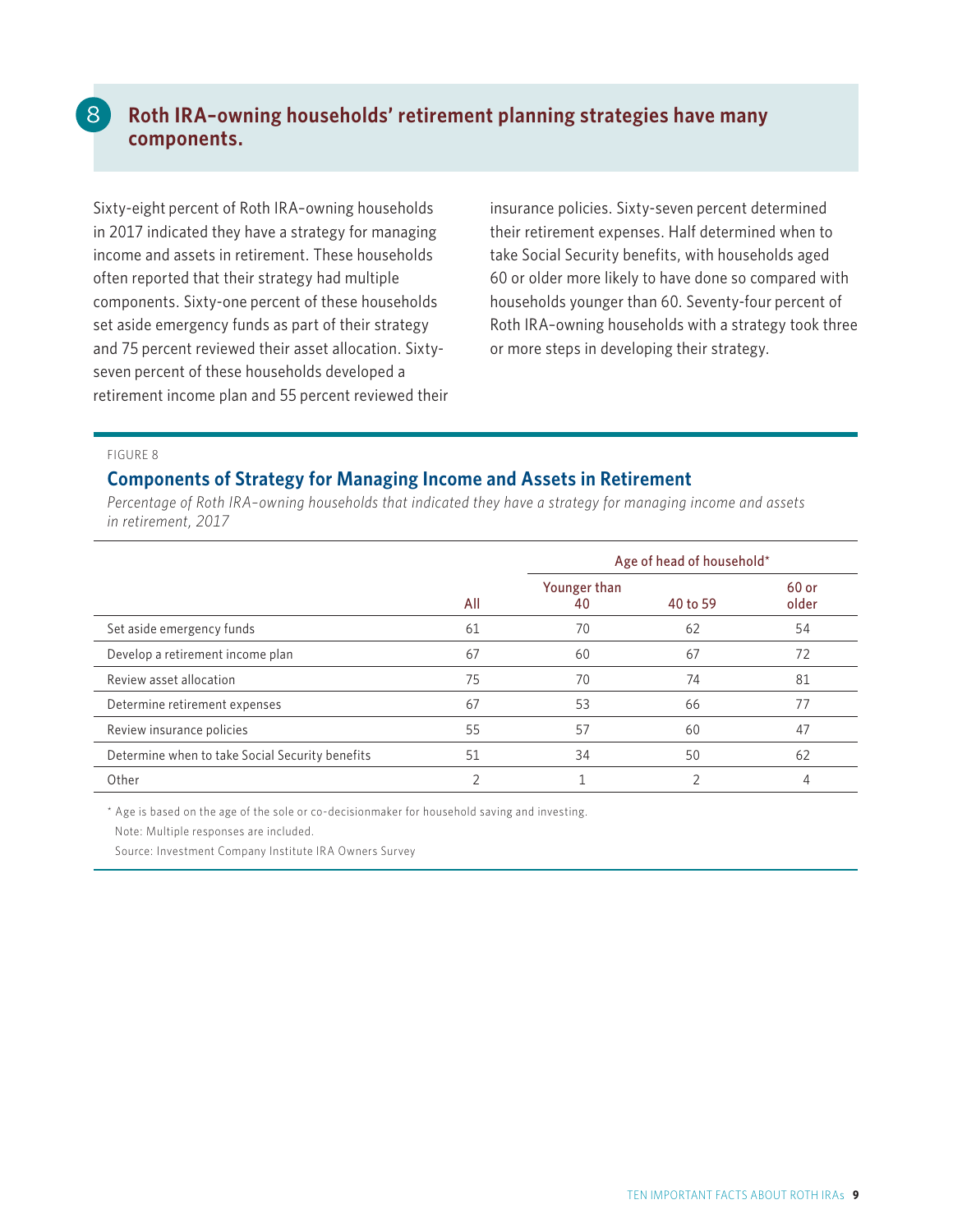### **Most Roth IRA owners consult a financial professional when creating a retirement strategy.**

Sixty-eight percent of Roth IRA–owning households reported that they have a strategy for managing income and assets in retirement, and creating their strategies often involved multiple steps (see Figure 8). These households typically seek help when building their retirement income and asset management strategy. Specifically, 76 percent of Roth IRA–owning households with a strategy consulted a financial professional when

creating the strategy, and 67 percent indicated that a financial professional was the primary source consulted when developing their strategy. Thirty percent consulted a website, 29 percent consulted with friends or family members, and 26 percent consulted a book or article in a magazine or newspaper. Forty-six percent of Roth IRA–owning households with a strategy consulted multiple sources of information to build that strategy.

#### FIGURE 9

### **Roth IRA–Owning Households Often Consult a Financial Professional to Create a Retirement Strategy**

*Percentage of Roth IRA–owning households that indicated they have a strategy for managing income and assets in retirement, 2017*



Source: Investment Company Institute IRA Owners Survey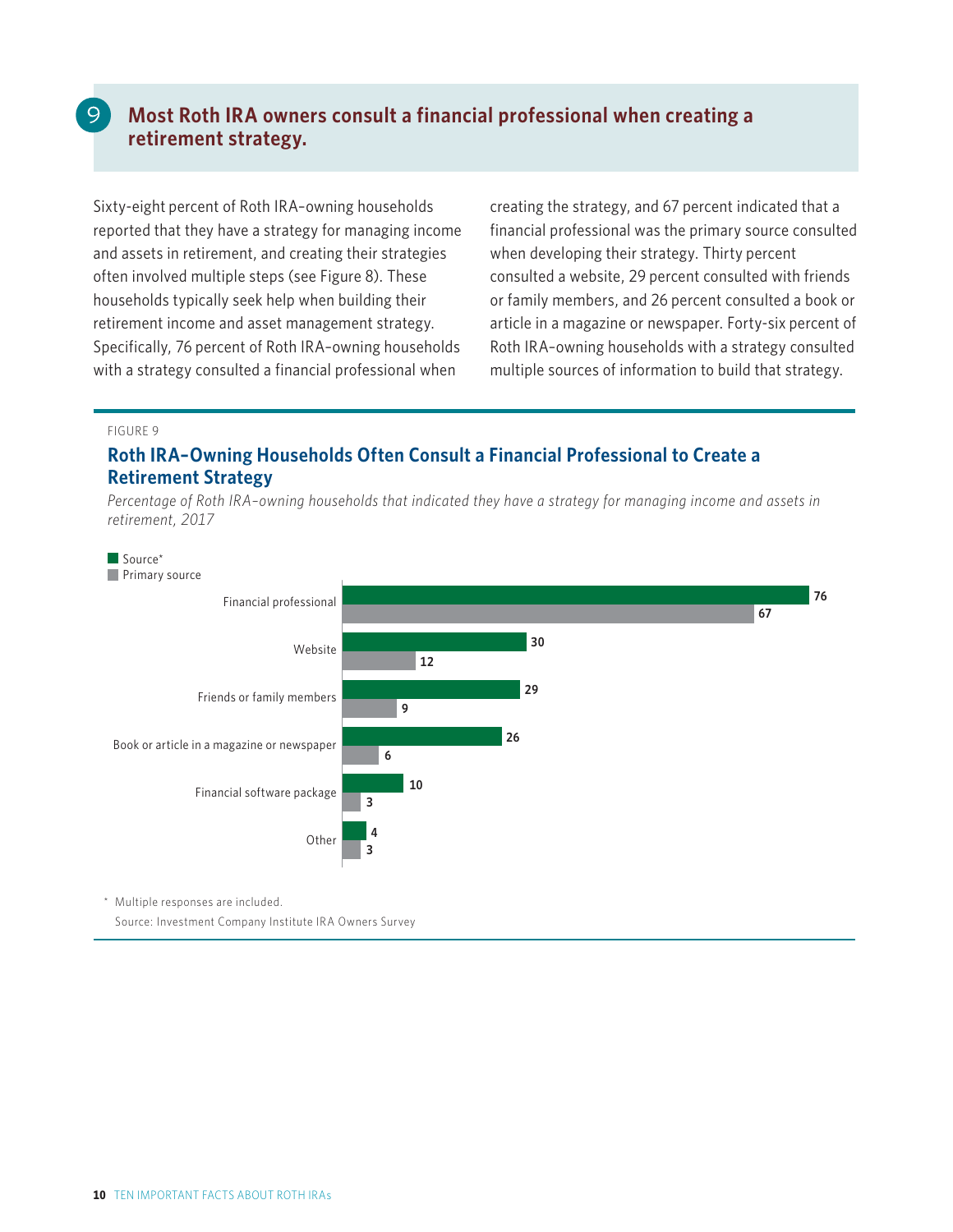### **Few Roth IRA investors take withdrawals.**

Very few Roth IRA investors take withdrawals from their Roth IRAs in any given year. In contrast to traditional IRAs, which require investors aged 70½ or older to take required minimum distributions (RMDs), Roth IRAs do not have RMDs (unless they are inherited). As a result, withdrawal activity is much lower among Roth IRA investors. In 2016, while only 4.1 percent of Roth IRA investors aged 25 or older had withdrawals, 23.5 percent of traditional IRA investors had withdrawals. Early withdrawal penalties can

apply to both Roth and traditional IRA investors 59½ or younger, and withdrawal activity is lower among those younger than 60 compared with older investors, although the variation across Roth IRA investors is very small. In 2016, 3.4 percent of Roth IRA investors aged 25 to 59 took withdrawals, compared with 6.0 percent of Roth IRA investors aged 60 or older. Withdrawal activity of the oldest Roth IRA investors varied little from the others, because RMDs generally do not apply.

#### FIGURE 10

10

#### **Roth IRA Investors Rarely Take Withdrawals; Traditional IRA Investors Are Heavily Affected by RMDs**

*Withdrawal activity; percentage of IRA investors by type of IRA and investor age, 2016* 



Note: The samples are 5.7 million Roth IRA investors aged 25 or older at year-end 2016 and 11.9 million traditional IRA investors aged 25 or older at year-end 2016.

Source: The IRA Investor Database™; see Figure E.3 in "The IRA Investor Profile: Roth IRA Investors' Activity, 2007–2016," *ICI Research Report*  (September 2018)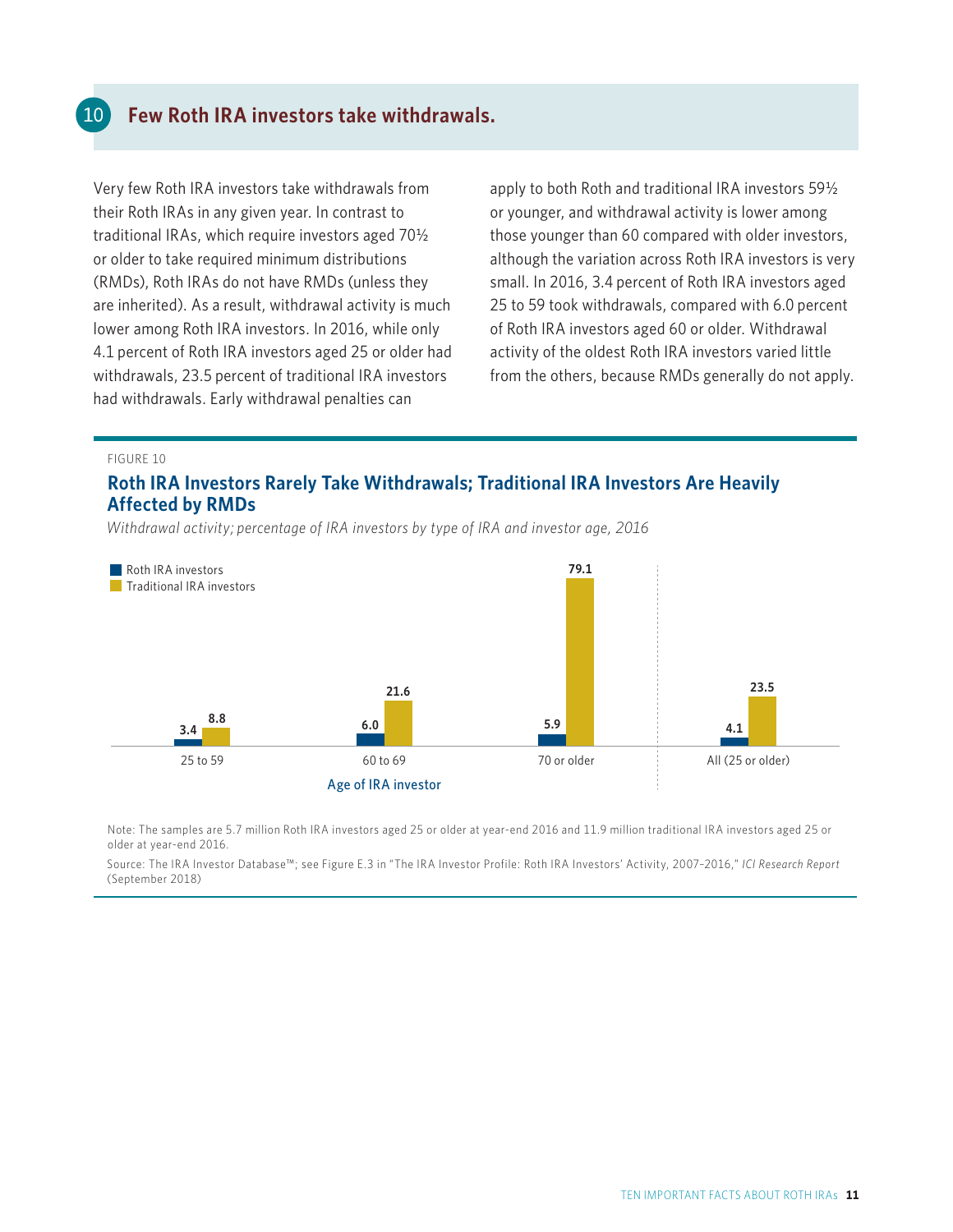### *Additional Reading*

- » **The IRA Investor Profile** www.ici.org/research/retirement/retirement\_security/ira\_database
- » **The Role of IRAs in US Households' Saving for Retirement, 2017** www.ici.org/pdf/per23-10.pdf
- » **Ten Important Facts About IRAs** www.ici.org/pdf/ten\_facts\_iras.pdf
- » **The Evolving Role of IRAs in US Retirement Planning** www.ici.org/pdf/per15-03.pdf
- » **Individual Retirement Account Resource Center** www.ici.org/iraresource